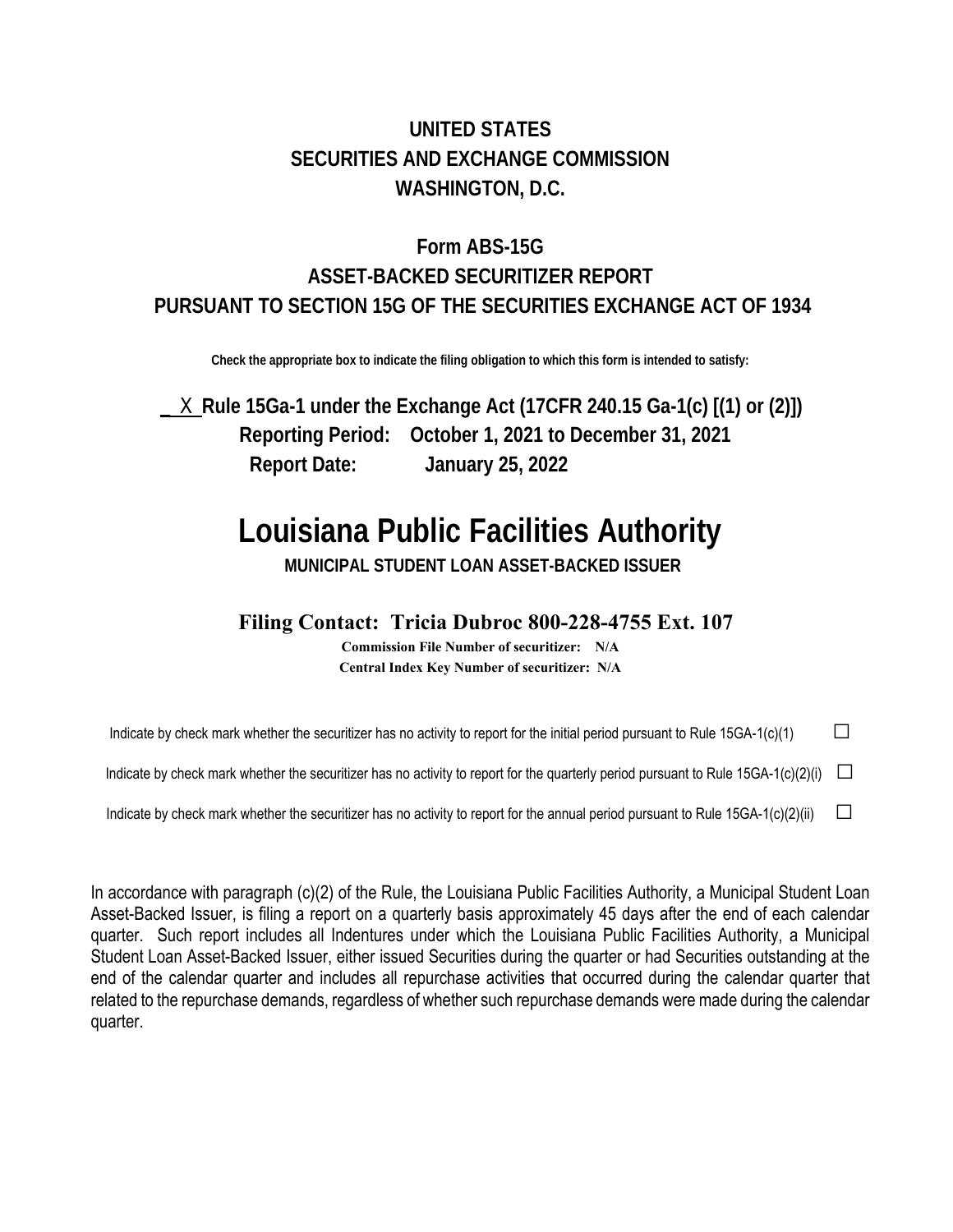#### **REPRESENTATION AND WARRANTY INFORMATION**

The disclosures required by Rule 15Ga-1 according to the requirements of Rule 15Ga-1(c)[(1) or (2)] for the quarterly period ended December 31, 2021 are attached to this report as Exhibit 1, and incorporated herein by this reference.

The securitizer named below has duly caused this report to be signed on its behalf by the undersigned hereunto duly authorized.

> **LOUISIANA PUBLIC FACILITIES AUTHORITY**  MUNICIPAL STUDENT LOAN ASSET‐BACKED ISSUER

Iricia A Duleroc

By: Patricia A. Dubroc

Its: Vice President

 $\overline{\phantom{a}}$  ,  $\overline{\phantom{a}}$  ,  $\overline{\phantom{a}}$  ,  $\overline{\phantom{a}}$  ,  $\overline{\phantom{a}}$  ,  $\overline{\phantom{a}}$  ,  $\overline{\phantom{a}}$  ,  $\overline{\phantom{a}}$  ,  $\overline{\phantom{a}}$  ,  $\overline{\phantom{a}}$  ,  $\overline{\phantom{a}}$  ,  $\overline{\phantom{a}}$  ,  $\overline{\phantom{a}}$  ,  $\overline{\phantom{a}}$  ,  $\overline{\phantom{a}}$  ,  $\overline{\phantom{a}}$ 

Dated: 01-24-2022